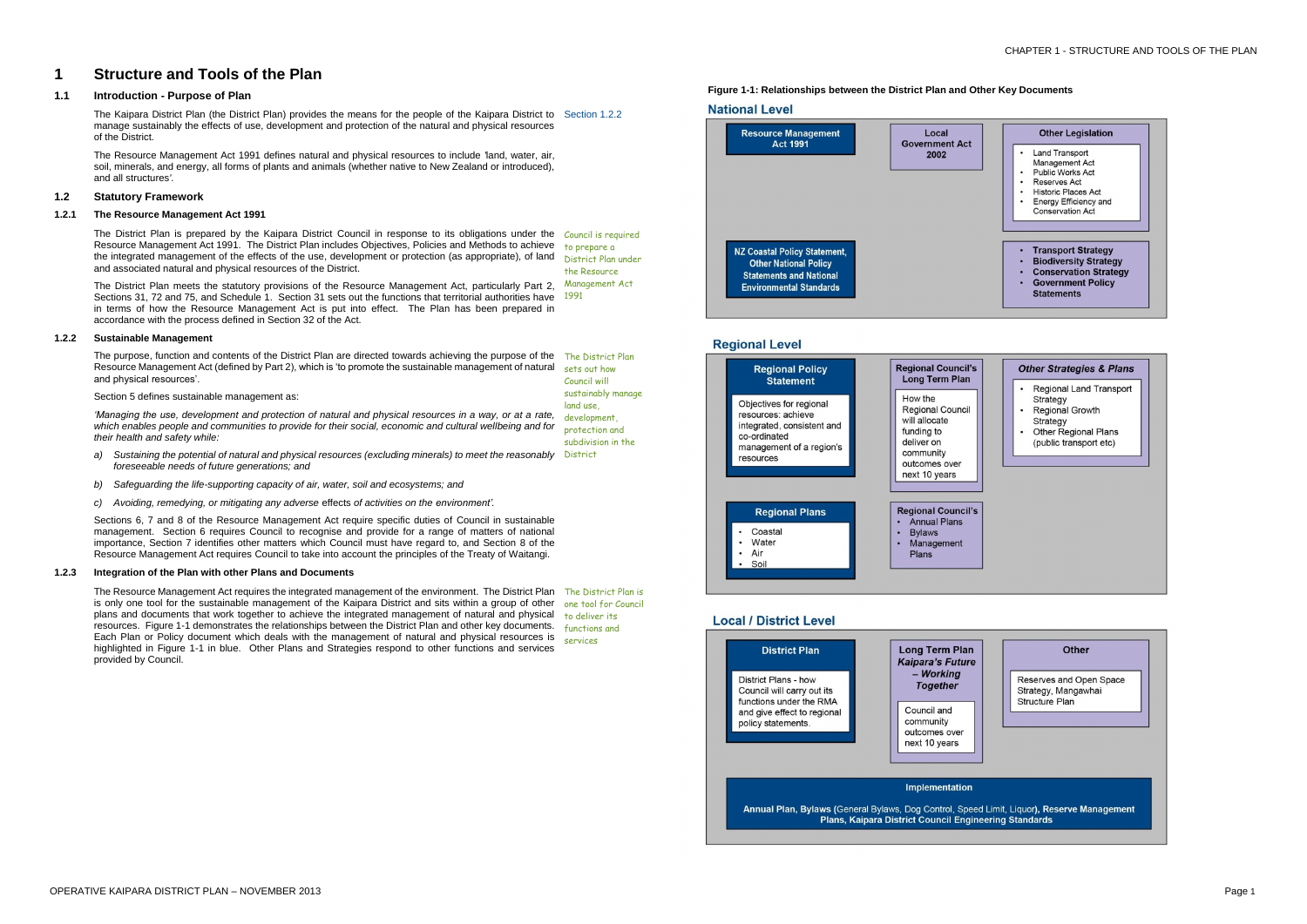## **1.2.4 National Policy Statement(s) and National Standards**

The New Zealand Coastal Policy Statement is required to be prepared under the Resource Management Act. In addition, the Resource Management Act provides for the preparation of other National Policy Statements. At the time of preparation of this District Plan, the New Zealand Coastal Policy Statement (2010), the National Policy Statement for Electricity Transmission (2008), the National Policy Statement for Freshwater Management (2011) and the National Policy Statement for Renewable Energy Generation (2011) were the only operative national Policy statements (with a number of other Policy statements having been made operative since the District Plan become operative in 2013 including The National Policy Statement on Urban Development Capacity and other that have been proposed and subject to hearing processes including Policy statements for Urban Design and Indigenous Biodiversity. There is a requirement under the Resource Management Act 1991 that District Plans must give effect to National Policy Statements and must not be in conflict with a National Environmental Standard.

There are a number of national Standards with regard to the use, development and protection of natural and physical resources (e.g. the National Environmental Standards for Sources of Human Drinking Water Regulations 2007), which have been considered and referenced throughout this District Plan. The District Plan has been amended in accordance with the National Environmental Standard for Assessing and Managing Contaminants in Soil to Protect Human Health (2012) and The National Environmental Standard for Telecommunications Facilities (2016) and National Environmental Standard for Plantation Forestry (2017).

## **1.2.5 Regional Policy Statement and Plan(s)**

At the regional level a number of documents are produced under the Resource Management Act, including:

- The Regional Policy Statement: provides an overview of the resource management issues of the region and Policies and Methods which address the whole region; and
- Regional Plans: focus on particular issues and areas and assist the Regional Council in carrying out its functions under the Resource Management Act.

The Kaipara District Plan must give effect to the Northland Regional Policy Statement and be consistent with Regional Plans.

This document is seen as a key input to the District Plan – setting the direction and many of the wellbeing. environmental, social and economic outcomes being sought by Council and the community. This document has been integral in guiding the District Wide Strategy and the Overlay and Land Use and Development Chapters. 4

The Northland Regional Council's Policy Statement (2002) has indicated matters of regional significance to which this District Plan has given effect. These include directions on both processes for resource management, and resource management issues, direction on Policy process includes integrated management, involvement of communities, involvement of Tangata Whenua and monitoring, direction of resource Policy relating to air and water quality, water quantity and flows, outstanding natural features and outstanding landscapes, soil conservation and land management, natural hazards, coastal management, ecosystems and biodiversity, heritage protection, waste management, hazardous substances, minerals, energy and transport.

The Regional Council also has specific plans to address the management of the Coastal Marine Area and receiving environments (the Regional Coastal, Air Quality and Water and Soil Plans). The District Plan has had regard to these plans and is not inconsistent with them.

## **1.2.6 Kaipara District Council Plans**

In accordance with Section 74 of the Resource Management Act, Council has also has had regard to other plans. These include the Regional Policy Statement and Regional Plans (discussed above), District Plans of adjoining territorial authorities (the Far North, Rodney and Whangarei District Councils), Management Plans and Strategies prepared under other legislation, entries in the Historic Places Register, and other regulations for fisheries management and management planning for foreshore and seabed reserves adjoining the District. Furthermore, Council has taken into account planning documents of the relevant Iwi Authorities and runanga (Te Iwi o Te Roroa and Te Uri o Hau).

## **Kaipara's Future – Working Together: Council's Long Term Plan 2009/2019**

Prepared under the Local Government Act 2002, Kaipara's Future – Working Together sets a vision for the future of the District and the five communities identified within it (Dargaville, Kaipara Harbour, the West Kaipara's Future Coast, the Rural Heartland and Mangawhai). This document outlines the community's desired outcomes sets community and describes how Council, and Council in partnership with Government agencies and other organisations, will work to achieve these. This document outlines how the District is planning for its future and the activities that are being advanced by Council to achieve this future. Council undertakes a review of the Long Term Plan every three years.

Chapter 2, Section 2.1.3

outcomes that provide for the District's social and economic Chapters 2, 3 and

## **Annual Plan**

The Annual Plan is concerned with identifying the nature, scope and financing of the activities which the Council will undertake in the next year. This allocation of Council's financial resources is undertaken within the framework of Kaipara's Future – Working Together, though the Annual Plan includes any annual amendments to the Long Term Plan. A number of the District Plan Methods recognise the role of the Annual Plan. In addition, a number of the District Plan's financial mechanisms are updated through the Fees and Charges review.

## **Reserves and Open Space Strategy**

Adopted in 2006, the Reserves and Open Space Strategy identifies the Objectives for Council's reserves Chapter 20 and open space and sets out an action plan to achieve the desired reserves and open spaces within the District. This Strategy has been considered in development of the District Plan, particularly Chapter 20. A number of the District Plan Methods recognise the role of the Reserves and Open Space Strategy.

## **Structure Plans - Mangawhai Structure Plan 2005**

The Mangawhai Structure Plan provides a means for the Kaipara District Council and Mangawhai communities to manage the effects of growth. The Structure Plan provides a strategic framework that will help guide decisions on development, infrastructural management, and environmental matters for Mangawhai over the next 20 years.

The Structure Plan document is a process implementation tool. It aims to address those issues relevant to the transition of Mangawhai from an isolated seasonal beach holiday and rural farming community to a rapidly growing East Coast urban centre within the Kaipara District. Key elements of this Structure Plan Structure Plan have been implemented in the District Plan.

Council intends to undertake further structure plans in growth areas of the District, as a key process in planning for growth (discussed in Chapter 3A).

## Chapter 3B

The District Plan implements the Mangawhai

Chapter 3A

## **Kaipara District Council Engineering Standards 2011**

The Kaipara District Council Engineering Standards 2011 is an important document for the District as it sets Standards for the design and construction of public services and private infrastructure, associated with subdivision and development. Providing guidance allows for forward planning, a consistent approach to development and facilitates the level of service expected in Kaipara. In accordance with Section 75(5) of the Resource Management Act, the Council has identified those provisions of the Engineering Standards that address the potential for public and private infrastructure to generate impacts on the environment and incorporated those in the Performance Standards of Part B (the Zone Chapters) of this District Plan. In addition, the Standards provide guidance on matters that Council will exercise control over or consider as assessment criteria for Resource Consent applications.

The incorporation of relevant provisions from the Kaipara District Council Engineering Standards 2011 into the District Plan is intended to provide a more consistent approach to engineering design where such design contributes to achieving District Plan outcomes.

## **1.2.7 Other Plans**

## **Iwi Management Plans**

The development of Iwi Management Plans will be guiding documents that Council can refer to when administering activities located within areas of iwi and hapu influence. Drafts available of these Plans have Chapters 5, 15A also informed the preparation of this District Plan, particularly with respect to the identification of significant and 15B issues for the District and for the Objectives and Policies for 'Maori Land and Treaty Settlement Land'.

Chapter 2, Issues 2.3.2 and 2.3.3

## **Historic Places Register**

Rarangi Taonga: the Register of Historic Places, Historic Areas, Wahi Tapu and Wahi Tapu Areas is the national schedule of New Zealand's treasured heritage places. The Council has had regard to this register Chapter 17 in developing the District Plan, in particular the Historic Heritage Chapter.

Chapter 2, Section 2.1.2

## **Northland Conservation Management Strategy**

The Northland Conservation Management Strategy 1999 contains statements which give direction on the Chapters 2 and 6 Department of Conservation's views on resource management issues and how the Department of Conservation anticipates these issues will be dealt with in other planning documents, including the District Plan. This document is currently being reviewed. Council has taken this Strategy into consideration.

## **Biodiversity Strategy**

In addition, the District Plan has given consideration to the Biodiversity Strategy, prepared in 2000. This Strategy meets New Zealand's obligations under the Convention of Biological Diversity. While it does not have any legal status under the Resource Management Act, case law has confirmed that it is a significant 'other matter' to be considered, particularly with respect to considering Section 6(C) and in light of Council's duties, e.g. under Section 31.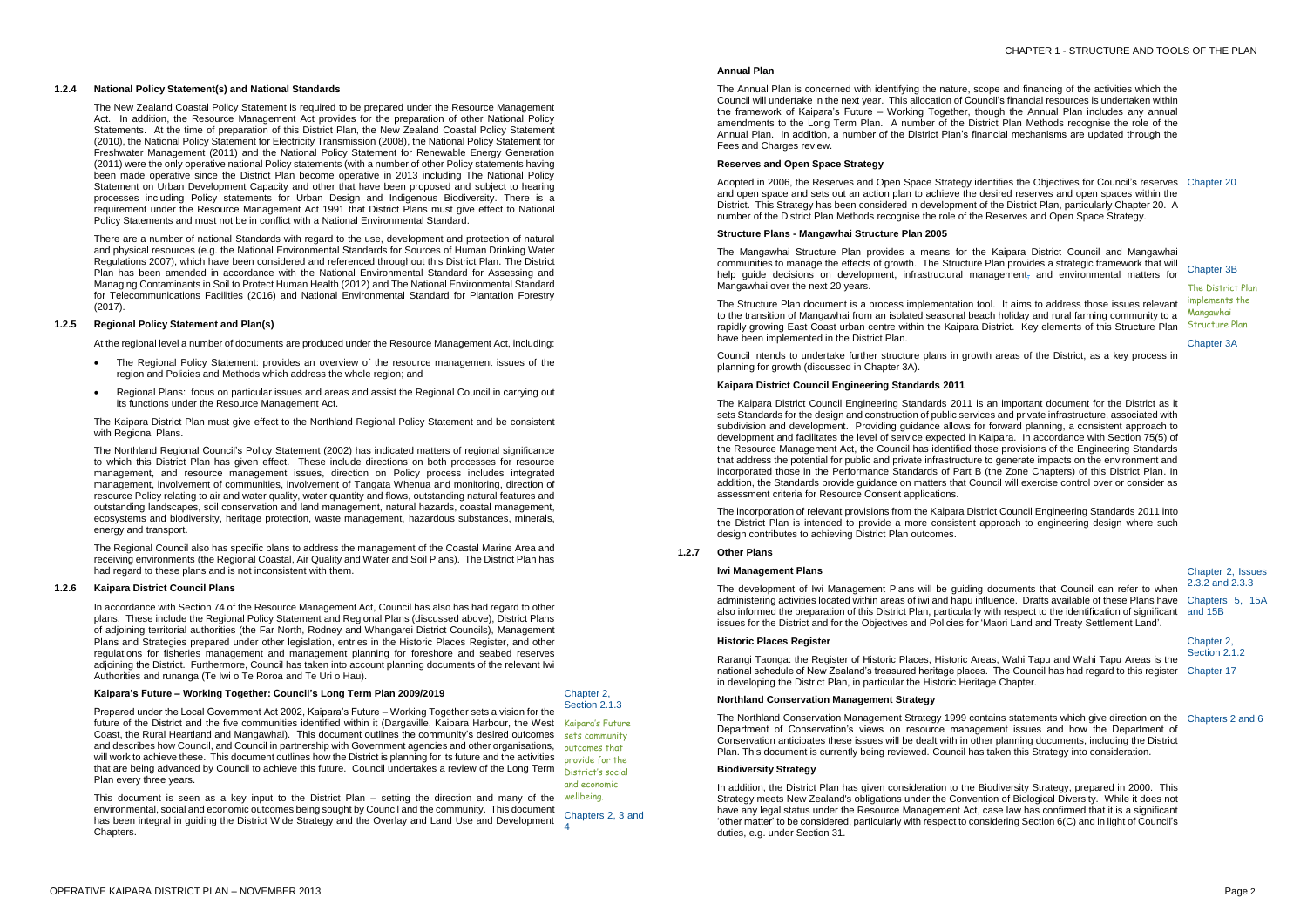## CHAPTER 1 - STRUCTURE AND TOOLS OF THE PLAN

## **New Zealand Archaeological Association's Site Recording Scheme**

The New Zealand Archaeological Association's Site Recording Scheme provides records on over 60,000 archaeological sites. The use of the Site Recording Scheme will enable Council to provide accurate information to landowners and will be used to guide Council in the administration of this plan.

## **1.3 The Kaipara District Plan**

#### **1.3.1 Philosophy of the Plan – Effects-Based**

Section 31 of the Resource Management Act establishes the duty of Council to manage the effects of the An enabling use, development and protection of land and resources and how these effects or potential effects will be managed. The philosophy of this Plan is that it is the effects of an activity, rather than the activity itself, which will be managed. In response to this, the provisions of the District Plan seek to take an effects-based approach, particularly through the specification of Standards which are considered to define the acceptable level of potential environmental effect. Priority is given to managing (including monitoring) the effects of activities that have the greatest potential adverse effects on the environment. On this basis, the status of an activity is determined largely by either its compliance with the Standard or the level of non-compliance.

> Chapters  $1 - 9$ Section 1.1

Notwithstanding this, it is highlighted that Chapter 16 – Estuary Estates has an activity-based approach rather than an effects-based approach described above; whereby a specific activity is managed rather than the activity's effects. Estuary Estates is a private plan change that was approved in 2007 and provides for a new town centre and associated residential and business development. Given the nature and extent of this Plan Change the approach that was approved of during the Plan Change process has been retained.

District Plan that seeks to manage the effects from activities that pose the greatest potential threat to the environment

#### **1.3.2 Structure of the District Plan**

This Part contains the Objectives, Policies and Rules which relate to specific sites or areas of the Kaipara There are Rules in District. These sites or areas may occur across Kaipara, irrespective of Zones. Generally the provisions of Part C of the Plan Part C modify the opportunity to generate particular effects, where these are likely to have a negative environmental impact on a particular value of a site or area scheduled in Part C.

This District Plan is prepared in five parts:

## **Part A – District Wide Strategy**

This Part introduces the Plan, comments on its structure and use, and identifies significant resource management issues responded to through the Plan. This Part contains Strategies which provide direction to enable future farming and forestry, residential and business development and recognise the importance of natural and physical resources. It also identifies the Objectives and Policies which apply to the use of There are no Rules natural and physical resources of District or national significance and provides for these across the District. in Part A of the It is intended that the Objectives and Policies of this Part of the Plan (particularly in respect of Chapters 2, <sub>Plan</sub> 3, 4 and 5) provide a hierarchy of district-wide strategic considerations; these sit over the Objectives and Policies of specific Zones (Part B) and sites and features identified in the Plan (Part C). The Methods in these Chapters are implemented either by non-statutory mechanisms or by rules in Part B (the Zone Chapters) of this Plan.

## **Part B – Land Use**

This Part identifies the Objectives, Policies and Rules which apply to the Zones (and Environmental Chapters 10 – 16 Overlays) mapped in the District. The District has a number of Zones which are managed according to the different land use and environmental outcomes being sought. Management in these areas reflects this sensitivity, and the ability of the District Plan to avoid, remedy or mitigate potential adverse effects on these values. There are Rules in Part B of the Plan

## **Part C – Sites, Features and Units**

The provisions and rules of this Part of the District Plan must be complied with, in addition to the relevant underlying Zone or Overlay rules. Furthermore, provisions specified in this Part have precedence over (Map Series 2) provisions in Part B.

Chapters 17 – 21

but they only apply to mapped sites, features and areas

Throughout the District Plan, text has been provided in green with a distinctive type-face. This text is Text call-outs are provided for explanation and commentary in plain, easy-to-understand language on the provisions of the provided to provide District Plan. It is intended that this text provide a clearer understanding of the District Plan. However, it clearer does not form the District Plan nor is it part of the mandatory requirements of the Plan. It is not intended to be used in place of District Plan itself. In any case of ambiguity between this text and the District Plan, the text of the District Plan takes precedence.

#### **Part D – Other**

This Part contains information referred to throughout the Plan, including detail on other Methods such as Chapters 22 - 24 financial contributions and monitoring. This Part includes information on Methods outside the Plan or other non-regulatory Methods, which have been identified to achieve the outcomes. This Part also provides definitions of terms used in the Plan and Appendices to the whole Plan (Chapter 24).

## **Part E - Maps**

This Part provides two map series. Series 1 relates to Part B of the Plan (Land Use), and Series 2 relates Part E, to Part C (Sites, Features and Management Units). In addition to the two map series, this Part contains Appendices Appendices to the District Plan Maps, including maps which relate to all Parts of the District Plan.

## **1.3.3 Structure of Each Chapter**

The structure of the individual Chapters of the District Plan is generally summarised as follows:

#### **Introduction / Resource Description**

Briefly describes the resources and matters addressed in the Chapter of the District Plan.

Each Chapter has the same general structure (apart from Chapter 16 Estuary Estates)

#### **Resource Management Act Requirements/Legislation**

Briefly describes the legislative context of the Chapter, if this contributes to understanding the management direction of the Chapter.

## **How to Use this Chapter of the District Plan**

Provides users of the District Plan with a guide to the Chapter and its relationship to other Chapters of the District Plan.

#### **Growth Beyond Zoned Areas**

Provides an overview of how Council envisages growth and development of residential and business zones in the District. This Section is only in the Zone Chapters.

#### **Issues**

Summarises the resource management issues facing the District, which are to be responded to in the District Plan. Issues within each Chapter of the Plan are presented in no particular order or importance.

## **Objectives**

Sets the direction Council has taken in response to the management issues and the outcomes it is seeking through the District Plan. Objectives within each Chapter of the Plan are presented in no particular order or importance.

## **Policies**

Defines the effects-based course of action that Council is taking to achieve the Objectives being sought by the District Plan. Policies within each Chapter of the Plan are presented in no particular order or importance.

## **Methods**

Outlines how the Policies will be implemented. The Methods are explanatory only and are either regulatory (e.g. rules) or non–regulatory (e.g. guidelines and financial contributions).

## **Outcomes**

Indicates the anticipated results of the District Plan. These outcomes are primarily to provide benchmarks by which Council can assess the effectiveness of the Plan.

## **Rules, Performance Standards and Assessment Criteria**

Provides the mechanism to determine whether the effects of an activity make that activity permitted, controlled, restricted discretionary, discretionary or non-complying. Includes the Performance Standards and terms that must be complied with for land use and subdivision and relating to other resource matters (e.g. heritage, natural environment, transportation). Also includes Assessment Criteria which Council will vou need a Consent consider to assess the effects of any activity requiring consent.

These are the 'controls' of the District Plan and determine whether

#### **Linkages to Other Chapters of the Plan**

Provides references to other Chapters that should be considered alongside this Chapter, particularly for Discretionary and Non-Complying Consent applications.

#### **Chapter 16 – Estuary Estates**

As discussed in Section 1.3.1 this Chapter is activity-based, whereby a specific activity is managed rather than the activity's effects. A number of activities are provided for in Estuary Estates and depending on which Sub Zone they are located have varying activity statuses and as such, the format differs from the other Chapters in Part B.

## **1.3.4 How to Use this District Plan**

understanding of this District Plan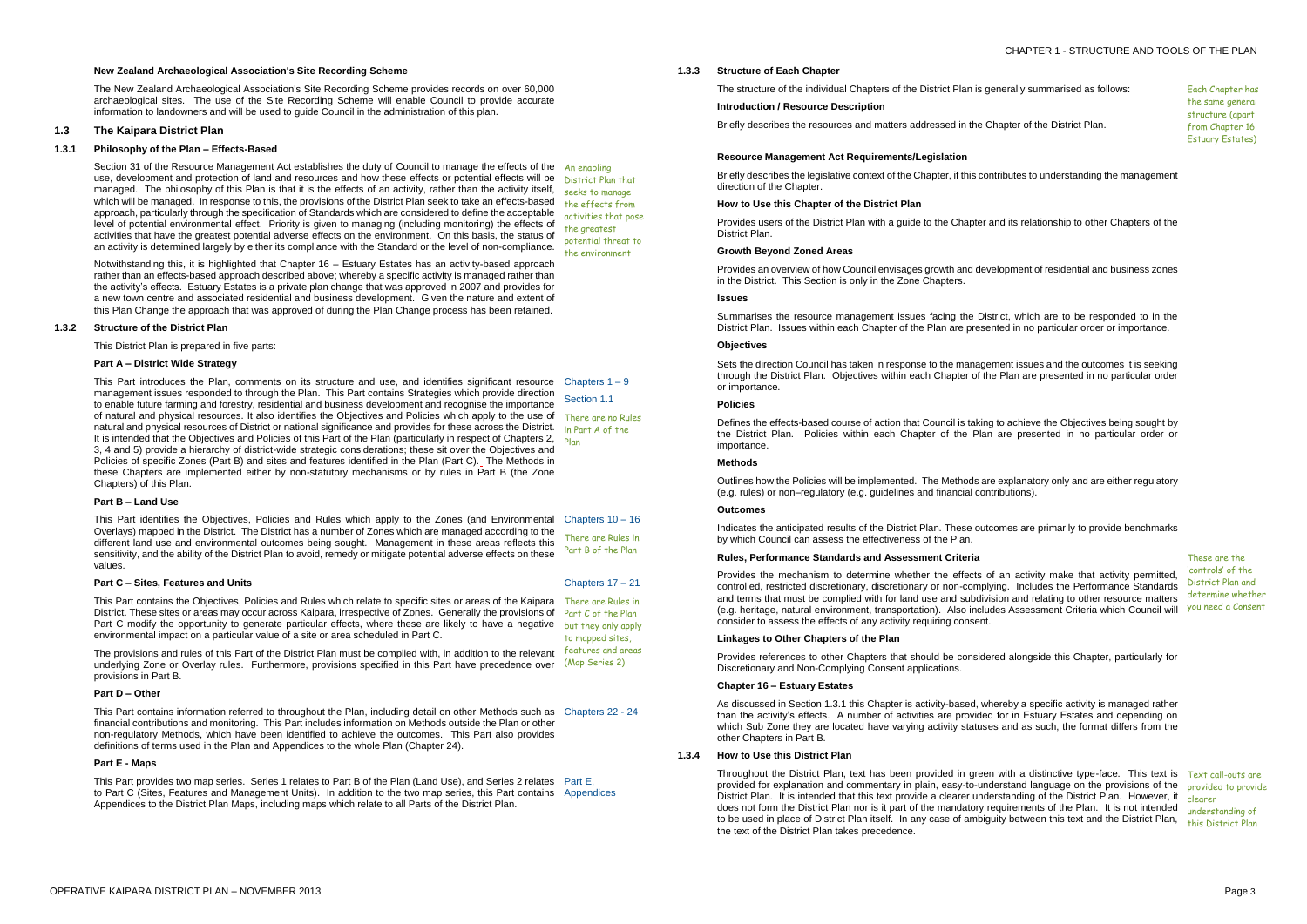

plans.